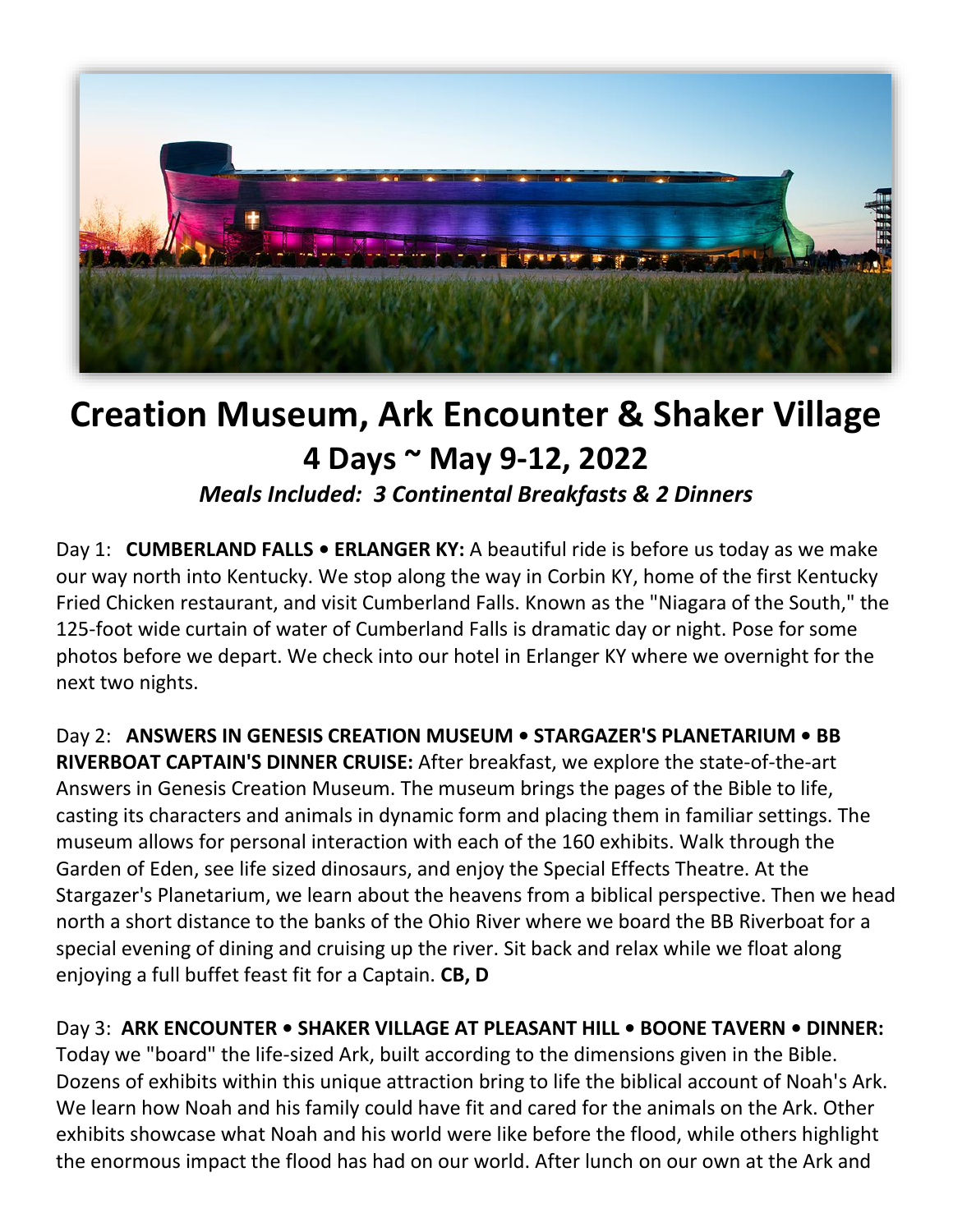more time to explore, we travel on to Harrodsburg to Shaker Village at Pleasant Hill. Shaker Village has been a warm beacon of hospitality for more than 200 years. On our tour, we learn about this landmark destination that shares 3,000 acres of discovery in the spirit of the Kentucky Shakers. Home to the third largest Shaker community in the United States between 1805 and 1910, the vibrant site offers experiences designed to ignite curiosity, expand imaginations, and inspire generations. Reboarding our motorcoach, we head over to historic Boone Tavern in Berea for a delicious included dinner before checking into our hotel for the evening! **CB, D** 

Day 4: **GUIDED TOUR OF BOONE TAVERN • TRAVEL HOME:** Breakfast is followed by a guided tour of Boone Tavern. Built in 1909 at the suggestion of Nellie Frost, the wife of Berea College president, William G. Frost, Boone Tavern Hotel & Restaurant was named for Daniel Boone. The "Tavern" portion of the name is derived from the historic definition that refers to a public inn for travelers rather than the modern definition related to the sale of alcohol. Built at a prominent location on the College Square in the heart of Berea where the old Dixie Highway intersected with the campus, Boone has become one of the most famous Kentucky hotels and has been known as a popular destination for travelers, hosting well-known visitors like the Dalai Lama, Henry Ford, President and Mrs. Calvin Coolidge, Eleanor Roosevelt and Maya Angelou. We wave farewell to our new Kentucky friends and travel home, recalling the fun and interesting things we've seen these four days. **CB** 

## **GENERAL INFORMATION**

## **Price Per Person: Double \$835 Triple \$785 Quad \$759 Single \$998**

A deposit of \$200 per person is due with each individual's reservation. Final payment will be due 30 days prior to departure. Cancellation penalties will begin 30 days prior to departure. Cancellation insurance is available. Insurance prices are as follows: Double, Triple & Quad, \$81 per person; Single, \$101 per person.

**An Early Booking Discount is available!!** When a reservation / deposit is received prior to March 1, 2022 a 2% discount will be applied. If full balance is paid prior to March 1, 2022 AND all payments are made using cash, check or money order (NO Credit Cards), a 5% discount will be applied.

Mail your reservation form/deposit/payments to Christian Tours at P.O. Box 890, Newton, NC 28658. You may also call in credit card payments to 800-476-3900 or 828-465-3900. Contact your group leader if you have questions: Al Kinnear, 770-317-4134 or 770-993-4532 or Mary Player, 770-346-8786 or 404-317-1899.